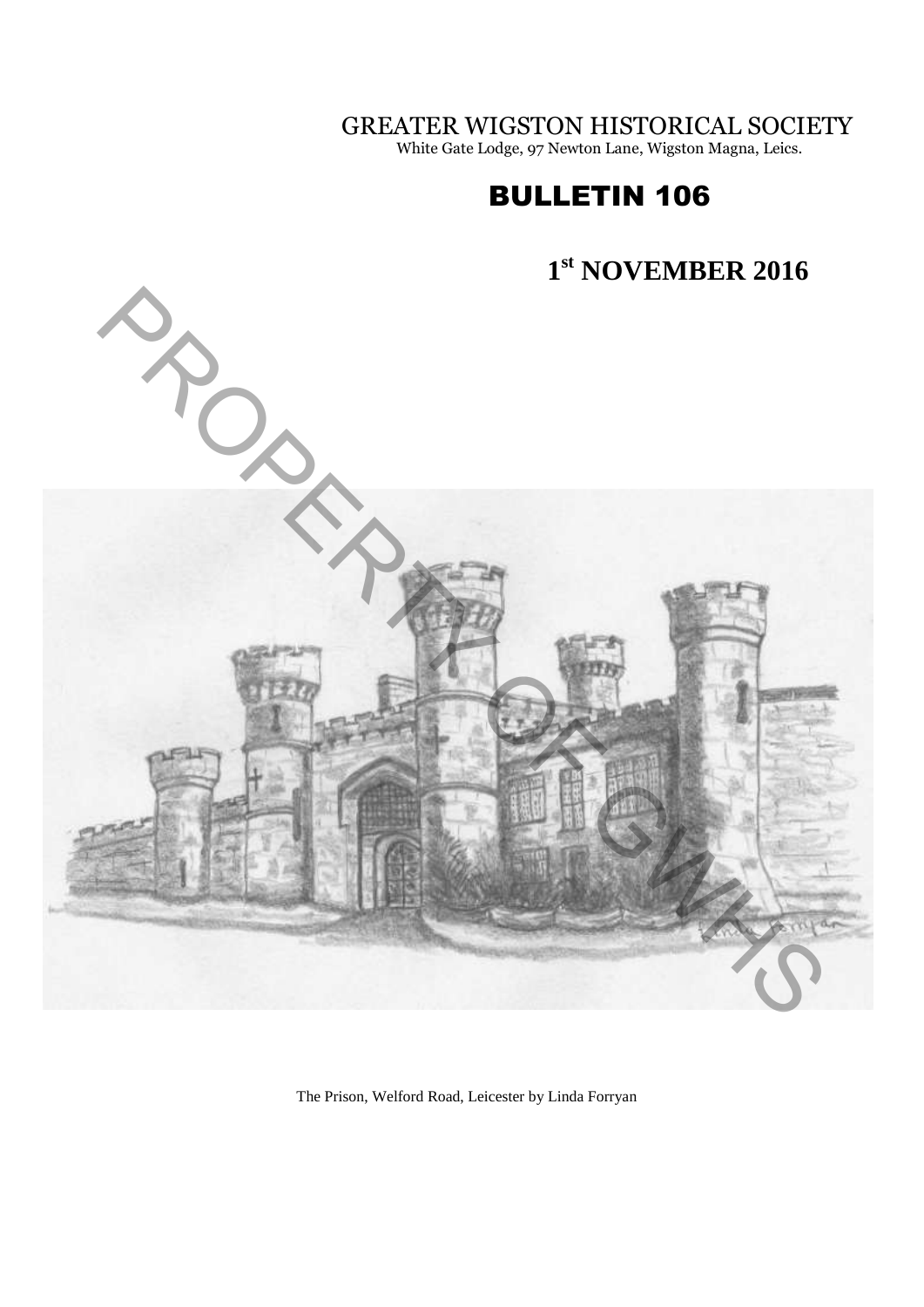#### **PROGRAMME OF MEETINGS – NOVEMBER 2016 TO AUGUST 2017**

**Wednesday 16th November 2016**  Leicester in World War II, Hidden Histories – Vince Holyoak 7.30p.m. the Dining Room, Age UK, Paddock Street, Wigston

# **\*Wednesday 21st December 2016**

Victorian Christmases in Leicester – Cynthia Brown 7.30p.m. the Dining Room, Age UK, Paddock Street, Wigston

# **Wednesday 18th January 2017**

Rise & Fall of Leicester's Trams – Malcolm Riddle 7.30p.m. the Dining Room, Age UK, Paddock Street, Wigston

## **Wednesday 15th February 2017**

AGM followed by a Quiz - Virginia Wright, Leicester Blue Badge Guide 7.30p.m. the Dining Room, Age UK, Paddock Street, Wigston

# **Wednesday 15th March 2017**

Belgrave Churchyard, Living Memories – Sandra Moore (in costume) 7.30p.m. the Dining Room, Age UK, Paddock Street, Wigston

# **Wednesday 19th April 2017**

The Victorian Army, the men  $\&$  campaigns – Jed Jaggard (in costume) 7.30p.m. the Dining Room, Age UK, Paddock Street, Wigston

# **\*\*Wednesday 17th May 2017**

Day outing by coach to Newark, Notts – Visit National Civil War Centre, free time afterwards Booking essential 7.30p.m. the Dining Room, Age UK, Paddock Street, Wigston<br>
Wednesday 18<sup>9</sup> January 2017<br>
Wednesday 18<sup>th</sup> Early and 2017<br>
Rise & fall of Leicester's Trams – Malcolm Riddle<br>
7.30p.m. the Dining Room, Age UK, Paddock Street

#### **\*\*Wednesday 21st June 2017**

Evening Guided Walk around Uppingham, followed by a bar meal at The Vaults Booking essential

# **Wednesday 16th August 2017**

Pictures of Wigston  $\&$  area – Mike Forryan 7.30p.m. the Dining Room, Age UK, Paddock Street, Wigston

\*Please bring £2 on the night towards the cost of refreshments, guests will be charged £3.

\*\*Our Secretary, Ann Cousins, will take bookings, note menu choices, collect payments & arrange if people need a lift to Uppingham at the March & April meetings.

The Bulletin is published three times a year on  $1<sup>st</sup>$  March, July and November. Articles etc., (which are always welcome) should be submitted to the editor, Tricia Berry, three clear weeks before publication date please.

Society's website: [www.wigstonhistoricalsociety.co.uk](http://www.wigstonhistoricalsociety.co.uk/)

Chairman, Mike Forryan's e-mail: chairman@wigstonhistoricalsociety.co.uk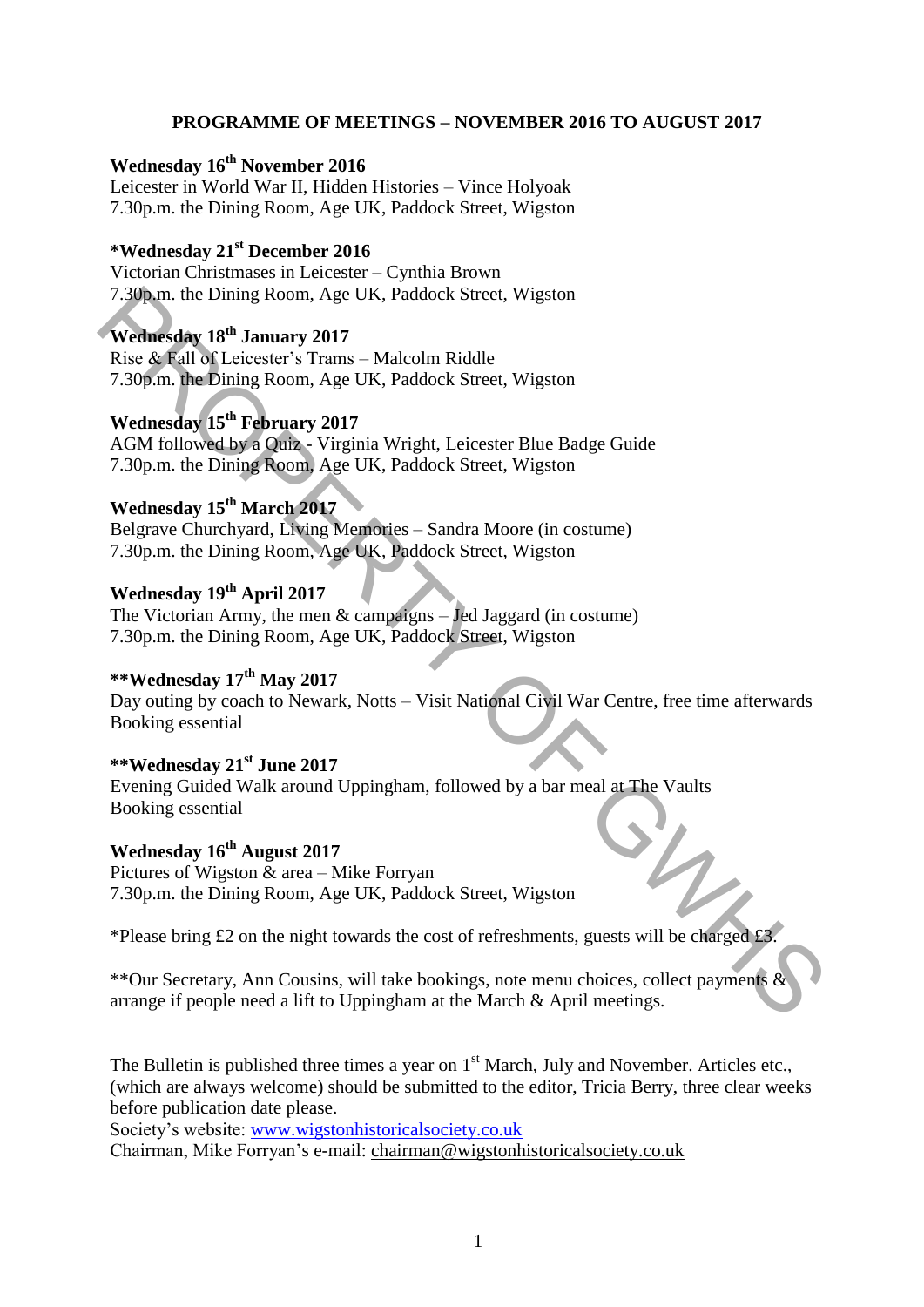#### **AUGUST 2016 MEETING LEICESTERSHIRE PHOTOGRAPHERS**

For the first meeting of the new season we welcomed Mark Gamble to talk about photography and local photographers. Mark began by pointing out that just as we marvel at the ability to send images around the world at the press of a button today, the Victorians were just as amazed about the ability to make images of people, objects and places on paper. Photography was the wonder of the Victorian age as processes were developed to the stage of the box camera, a version of which many of us can recall from our younger days. Photography became a science and an artform, practised by amateurs and professionals alike, the latter earning their living with the new technology.

Many of us have searched through old family photographs but sadly found no information on the back to indicate who the subjects are, or when and where the pictures were taken. Photos were sometimes formally posed, often presented in an oval format, and sometimes clearly taken by an amateur and not well posed or focussed. It needs to be remembered that the earliest equipment was bulky and heavy and it was often easier for the camera to remain in a fixed position and the subject to be moved around with different backcloths.

It is, in fact, 180 years since the first photographs were taken. Scientists had realised that light projected through a pinhole into a dark place would reflect the source of the light onto a wall or screen. This simple box developed into a 'camera obscura' firstly with the light coming through a hole in the wall, reflected on the opposite wall, and then through a central hole in the ceiling using mirrors like a periscope. Artists often used to colour an image to make an accurate picture of the scene. The problem was that the picture was not captured permanently, it was only there while the light source was on. Scientific experiments with chemicals revealed that some chemicals reacted when exposed to light and an image of the projection occurred. But the image faded quickly until further experiments by a Frenchman, Joseph Nicéphore Niépce, led to the discovery of the fixing process. He and Louis Jacques Mandé Daguerre developed the process further and invited the public to pay to see their photographs. and an arthom, practised by anneuras and professionals alike, the latter earning their living<br>and an arthom, practised by anneuras and professionals alike, the latter earning their living<br>with the new technology.<br>Whit the

At about the same time at Laycock Abbey in Wiltshire, William Henry Fox Talbot was beginning to develop images of natural things such as leaves using the 'calotype' process, he even took a picture of a window in the Abbey (this is now owned by the National Trust and there is a very good exhibition of photography there). But the disadvantage was that the process of arriving at the exposure on paper was very slow.

The Daguerreotype process was the first non paper based photograph method to be made available to the public. This was very costly and beyond the means of most people, it was also dangerous because it used mercury. The French government decided to purchase the process and then offered it to the public free of charge, but before this happened Daguerre patented the process in Britain so people had to buy it in this country. It was still a slow process and subjects had to remain still for long periods. Nevertheless the Victorian inventors soon developed optics and engineering processes to improve the situation and by 1844 there was a Daguerreotype photography studio in Leicester near to the Corn Exchange. The owner was Thomas Chapman Browne who was already well known in higher social circles in the town. He employed Walter Moon as his assistant. People wanting their photograph taken often wished to look like famous people of the day and were dressed and made up accordingly.

In 1851 a new process using transparent glass negatives was introduced by Englishman, Frederick Scott Archer. It was called the Wet Collodion process and was much faster and more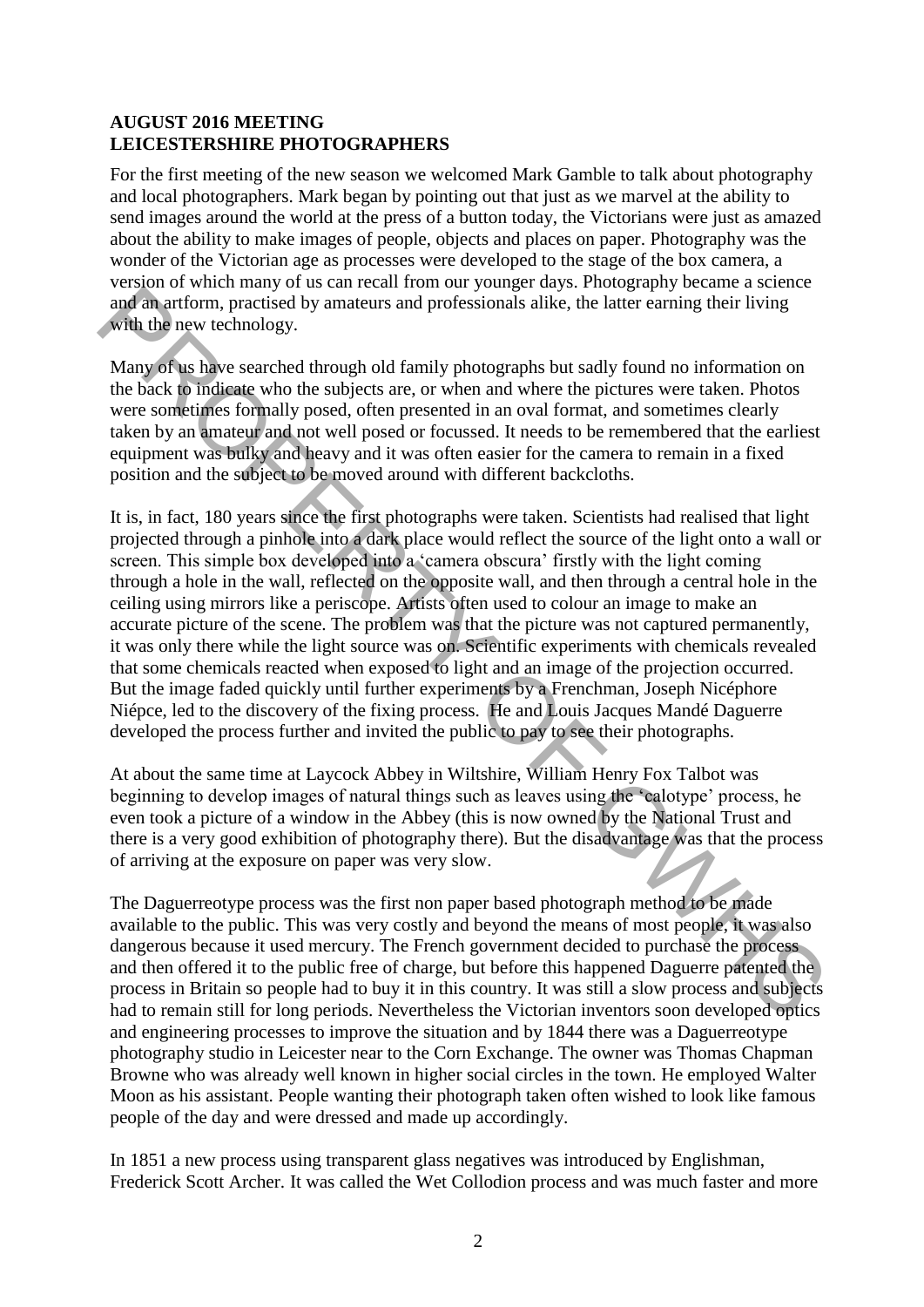sensitive. It was patented in America under the name Ambrotype and this is the name more generally used. Many studios were opened and having your photograph taken became more affordable.

The first war photographer was Roger Fenton who took a horse drawn van for his dark room to the Crimean War in 1855. The resulting exhibition revealed scenes never seen before by the British people and the public became educated through photography.

Early prints were very small and could not be 'touched up' (photoshopped!!). Local firm Rank Taylor Hobson was improving lenses and equipment became lighter, smaller and more portable allowing the general population to take photographs without being in a studio. The new Collodion process allowed stereoscopic images to be taken and viewed through a 'viewmaster'.

The visiting card (or Carte de Visite) size photo was in use from about 1860 having a photo of the person named on the back. Photography began to be used in advertising and to promote politicians as well as in the press to break up the very detailed reports. Photos were even taken of people, often children, 'post mortem' and used in sympathy cards.

At the end of the Victorian period the dry plate image was invented, this allowed night time photography and enlargements to be made. A change of the law in 1900 allowed postcards to be sent through the post, thereby creating the picture postcard we still buy on holiday today.

Mark's talk ended with a scene outside London Road station in 1919 with the King and Queen arriving for a royal visit. The interesting feature was a man standing facing the royal visitors with a camera fixed to a tripod, he was in fact using a very early example of a movie camera.

Altogether a very interesting talk on the history of photography and of photographers in Leicester.

#### **SEPTEMBER 2016 MEETING THE HISTORY OF LEICESTER PRISON 1828-2012**

For this meeting we welcomed Richard Foster, a retired prison officer whose early career was spent at Gartree before transferring to Welford Road, Leicester, where he continued until his retirement in 2012. His talk was divided into three parts: the place, the prisoners and the staff.

The Borough Council, which along with other towns in those times was responsible for its own police force and law enforcement, had to build a new prison in 1823/4, because their existing one in Highcross Street was too small and could not be altered to comply with recent laws requiring more living space/segregation/washing facilities etc. The castle like design chosen is known as neo classical and was the work of local architect William Parsons. It was on similar lines to the recently completed Derby Gaol. It was constructed on a three acre site and was surrounded by a 40ft high wall, built with 2 million bricks. This confirms what I was told as a boy that these walls are the highest prison walls in the country. The design was of a central hub containing the Governor's House with offices, a chapel, hospital and general assembly area, with 6 detached radials, like spokes, which contained the cells. The entrance consisted of the great stone castellated gatehouse we see today, which is sometimes mistaken by tourists for the local castle! The prison was designed to hold up to 131 prisoners, and opened in 1828, having cost £20,000, a vast sum for those days. East prims were very small and could not be 'tootedrop' (photoshope)ell). Local firm Ramk Taylor Hobson was improving lenses and equipment became lighter, smaller and more portable allowing the general population to take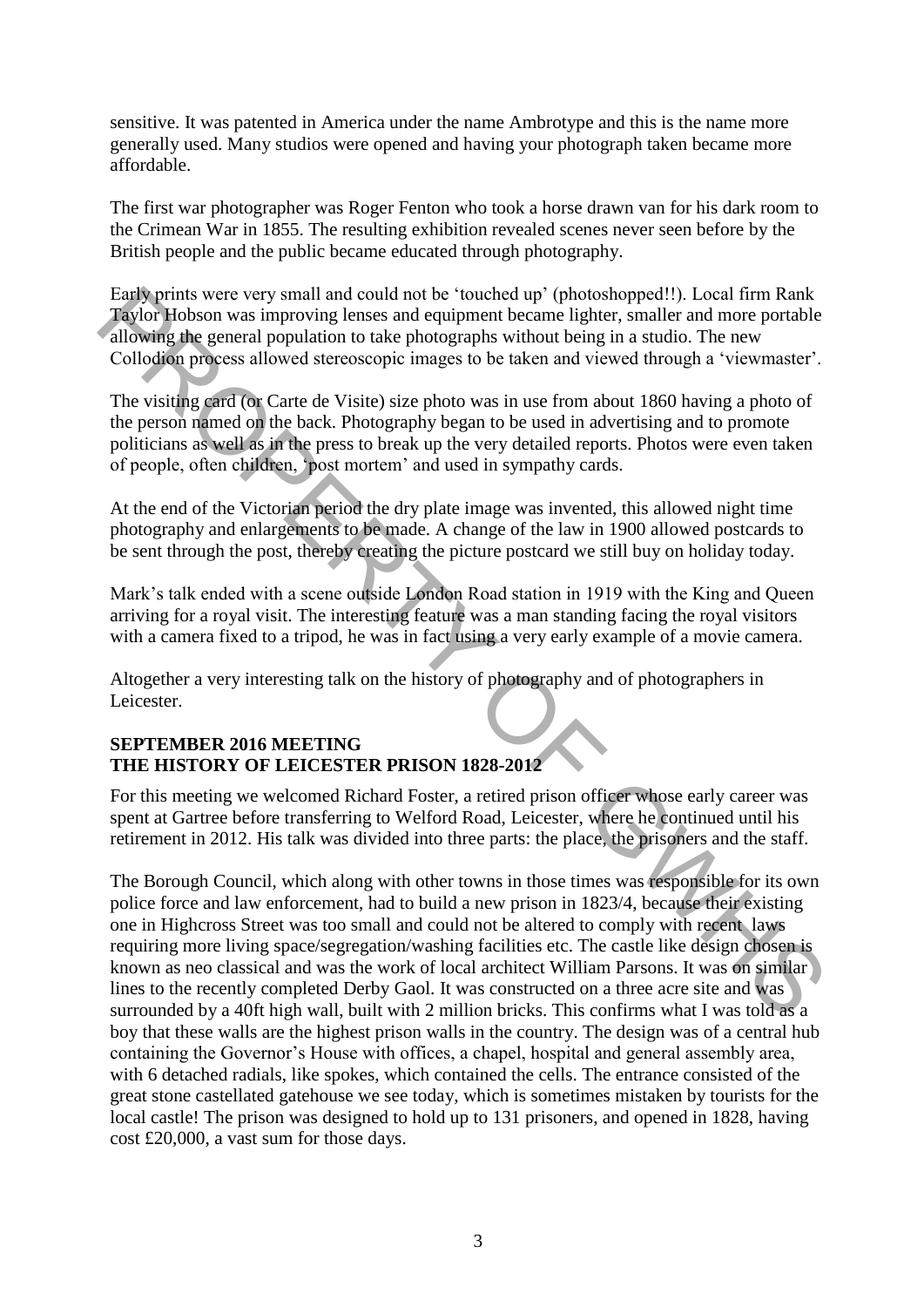At the time of opening it was estimated that there were 35 debtors and 20 female and 65 male prisoners plus 3 in solitary confinement/condemned, 2 under kings evidence and 6 in the hospital.

There were in fact 4 gaols in Leicester prior to this: The County and Borough Goals (two separate prisons) in Highcross Street; the Bridewell in Oxford Street and the Borough Bridewell in Freeschool Lane.

Between 1844 and 1847 two of the six spokes were demolished and the traditional cell block on four floors which is still there today was built. Also built at that time was a house of correction for women who continued to be housed there until 1918. In the mid 1840s and in 1890 the two buildings we still see each side of the gatehouse were built, these were for a governor's residence on the county side and a residence for the chief officer on the city side. The architect making an excellent job of matching the new buildings with the existing gatehouse.

There are few pictures of the inside of the prison for obvious reasons, but what we do know is that there was (and still is) a small flower garden with a fishpond leading from inside the entrance gates to the main central block. The bell to be seen near to the pond dated 1849 is the original prison bell probably used like a ships bell to mark the main events of the day. Around the base of the inside of the walls can be seen markers of the graves of executed prisoners up to 1922. It was pointed out that the lower part of the perimeter wall was painted white on the outside to make it easier to identify people moving around at night.

In 1878 the Prison Commissioners took over the running of all prisons and it was decided that Welford Road could accommodate both city and county prisoners in future.

There were 22 executions at the prison, the last one taking place in 1856. The last hanging was of Joseph Christopher Reynolds in 1953. A further hanging was about to take place also in 1953 but a late pardon was issued by the Queen and the case was made into a film in 1997 called Intimate Relations.

Early cases were for murder, horse stealing and highway robbery which were all capital offences. In 1832 after a particularly gruesome murder was committed 30,000 people watched the execution (more than watch a Tigers rugby match today). In this case the guilty man's body was then exhibited in a gibbet at the junction of Saffron Road and Aylestone Road, but removed three days later. It was the last time a body was displayed in this way. The iron gibbet was kept for many years at the Guildhall, Leicester but is now in the police museum at Newbold, Nr. Rugby, with a replica at the Guildhall. The longest period for which a body was gibbetted was 30 years when it disappeared into dust. In 1880 executions were better planned as in the past death had not been instantaneous. This was done by taking the height and weight of the condemned man and calculating the length of rope and the drop needed. Technically a hangman was guilty of murder so he was charged, fined 1/- and released. A report was made about the hangman's behaviour during an execution. Beyove an 1844 and 1847 two of the six spokes were demolished and the traditional cell block<br>of the condensity and the spokes with Also built at that time was a buses of<br>correction for women who contarely ob boused three

There have been 39 governors at the prison since 1828, often retired military personnel. Although women were allowed to work in prisons, if they married they had to leave and this happened in Leicester in 1914.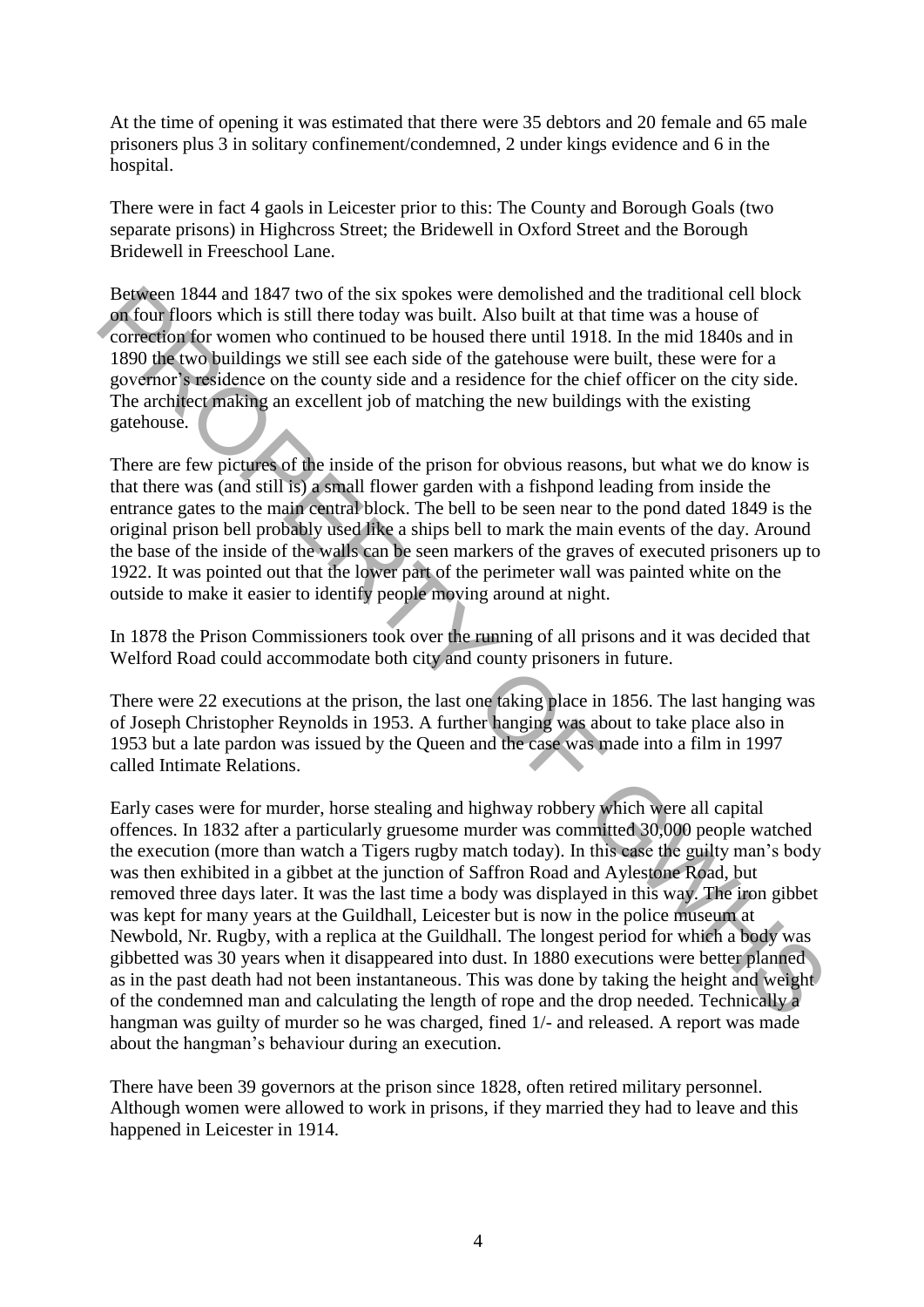An enquiry in 1854 found that 50% of all floggings in prisons were at Leicester. This was related to the use of the 'crank'. Here a prisoner was punished by having to turn a wheel a certain number of times as a punishment. If he didn't achieve the required number of turns (the officer would tighten the screw to make the effort needed to turn it harder) then the prisoner was flogged. This said something about the regime at Leicester resulting in the record number of floggings. It was also the origin of the slang word 'screw' for a prison officer.

In 1970 there were 450 prisoners and 100 staff but the staff numbers have since been reduced without a decrease in inmates.

Richard concluded by explaining that that there were a number of social clubs and activities for the staff (not prisoners) such as football, golf and photography.

## **OCTOBER 2016 MEETING: LEICESTER CITY FOOTBALL CLUB**

As we approach the end of British Summer Time and the evenings get darker and colder (although lately being brightened by a super moon in clear skies), we gave a seasonal welcome to John Hutchinson, the Historian and Archivist for Leicester City Football Club. John is a retired Head Teacher with a history degree so he is well qualified to talk about the history of the club to a group of like-minded people.

John's problem was where to start after last season's tumultuous events, but clearly he needed to start at the beginning which was 130 years ago when the club was founded and has since become embedded in the lives of many Leicester citizens.

Firstly John explained he became involved soon after his retirement in 2005 when he saw an article in the press about a disgruntled fan who had lent memorabilia to the club which they subsequently mislaid. An apology was issued but John wondered if the club needed someone to help with its archives. It did and he 'volunteered'. The club had recently moved from Filbert Street to the new stadium and lots of its collection of memorabilia had been misplaced or been sold, so having taken advice on how to set up an archive from the City's museums service, he created a database of over 40,000 items. Fortunately the new stadium had storage facilities available (four rooms were needed) equipped with appropriate temperature control.

An offer to create a paid position for John was delayed because of the club's cash flow problems at the time but eventually this did happen in 2010 when the current owners took over and it became a full time job. Initially he was asked to write a heritage page in the programme and set up a web page. However the new owners wanted more and he now writes several pages in the programme and for the home game in the Champions' Cup on the night before his talk he had provided a 20 page heritage section. He was also involved in the recent exhibition at the New Walk Museum visited by nearly 100,000 people. During the 2015/16 league winning season John did many interviews for the worldwide media and in doing so discovered that Leicester was the only club in the country to have a full time paid historian, many others have good part time volunteers. without a decrease in immates.<br>
Richard concluded by explaining that that there were a number of social clubs and activities for<br>
the staff (and priorients) such as football, golf and photography.<br>
DECESSTER CITY FOOTBALL

One of John's projects has been to research the 15 players who died in WWI together with the 50 others who had fought and survived. This resulted in a film called Foxes Remembered and a visit to the battlefields, joined by Alan Birchenall and Nigel Pearson who both have a great interest in the subject. Another player, Adam Black, was awarded the DCM during the war and joined the club afterwards, playing for 15 years.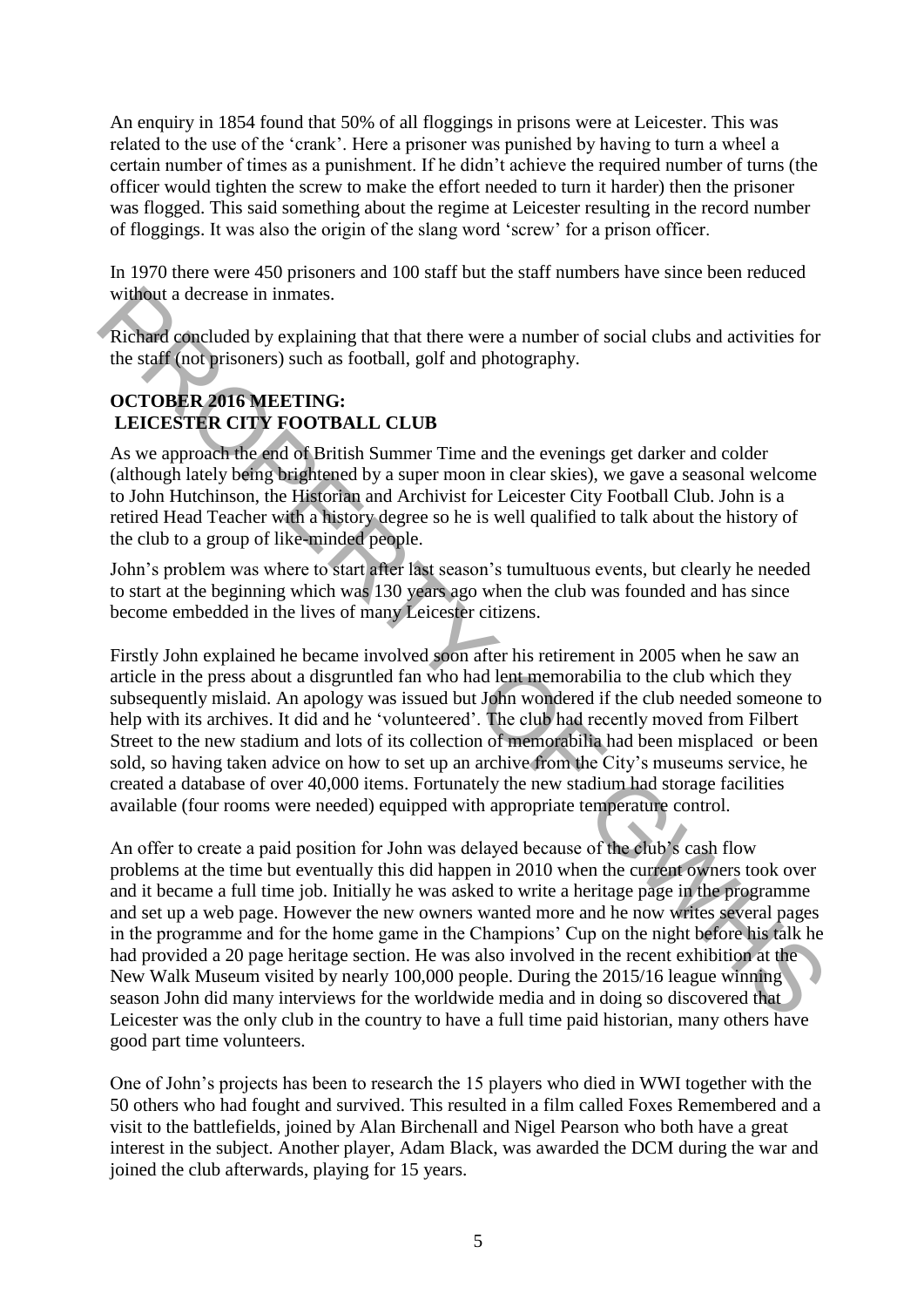An anecdote which caused some laughter was the occasion at the end of last season when he was invited to the training ground to receive an award to mark his ten years of service. On arrival he noticed the well publicised line up of expensive cars given to the players and thought that his luck was in. His gift turned out to be an expensive engraved pen, which he emphasised was actually very much appreciated.

Another project has been to create an oral archive of interviews with past and present players from 1929 onwards. This includes one with Wigston resident Howard Riley who played in the cup final appearances in the 1960s. John works closely with Dave Smith who has a complete statistical archive from day one of in excess of 1,000 men who have played for the club over the years. In addition there is an autobiographical archive for these players. The club has agreements with both the Leicester Mercury and the University of Leicester to use the former's picture library which is now included within the latter's special collections.

The oldest item in the club's possession is an 1880s clay pipe. Usually these are very common and were thrown away after use, but special football pipes were made with the faces of current players on the bowl and some appropriate words on the stem. This one was made in Leicester for the club. There is an 1894/5 season ticket for when the club was promoted to division two, this shows a plan of the ground at Filbert Street when crowds of 3,600 to 6,700 were expected. There was also a very unusual lady's ticket for 1895/6 when crowds were almost exclusively men. The oldest photo is of the 1889/90 team when the club was named Leicester Fosse because it had first been formed in a shed behind a house in Fosse Road which still exists, although the shed has disappeared. Club colours were then chocolate brown and light blue. (see note below).

John showed a photo (the original is too valuable) of a 1908 promotion medal when the Fosse went up to division one, only to be demoted again the next season when they lost the final game to Nottingham Forest  $12 - 0$ . A connection to South Wigston close to our hearts was the minutes of a board meeting in 1908 when Orson Wright was a director. In 1920 King George V was present when the club played at Chelsea, this was the year that Leicester town was raised to CITY status. In 1925 city played Port Vale on Christmas Day and won  $7 - 0!$  with six consecutive goals scored by Johnny Duncan. A relative has recently donated a ball commemorating the occasion but when John picked it up it rattled with the hard bits of the degenerated bladder inside the leather ball. At this time players earned £8 per week during the season and £6 in the summer. From 1929 onwards. This includes one with Wigston resident Howard Riley who played in the season of the statistical active statistical active statistical active statistical active statistical active statistical active fro

Other artefacts are a loving cup given to all clubs in division I to drink a toast at the first game of the season to celebrate the coronation of King George VI in 1937, and a picture of a badge showing a fox and crop first used in 1948/49. This was the first time images had been sewn onto shirts.

John's fascinating talk included many amusing anecdotes, and interesting illustrations from the club's vast collection which is still growing. There are donations coming from relatives of players and the public and gifts given by opposing clubs at high profile matches today.

NOTE: Did members see the recent TV programme about the Wigston firm named Admiral Sportswear? The factory was based in Long Street in Wigston and was the first to make replica football team shirts for sale to the public. This became an international and famous business. During the programme it was stated that a strip had been designed for a club with the colour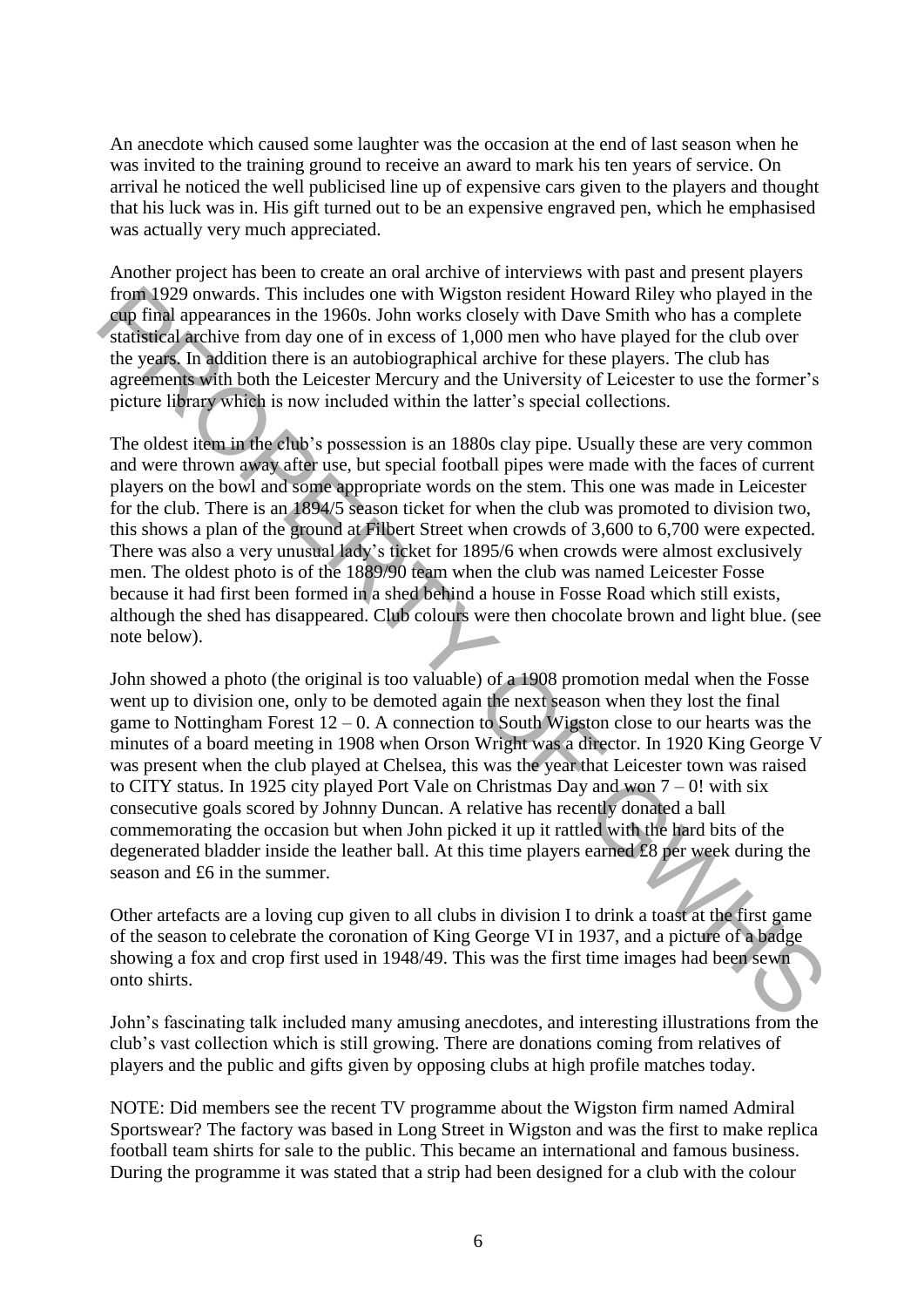brown in the design. This was not popular and was soon discontinued by the club concerned. Coincidentally, the factory which has been empty for a number of years was severely damaged by fire just two days after the programme was broadcast. Previously a planning application had been made to convert the buildings into 27 flats, a subsequent variation on this application was recently (after the fire) approved by the Council.

All reports my Colin Towell

**LAUNCH OF NEW DVD** 

\* \* \* \* \* \* \* \* \* \* \* \* \* \* \* \* \* \* \* \* \* \* \* \* \* \* \* \* \* \* \* \* \* \* \* \* \* \* \* \* \* \* \* \* \* \* \* \* \* \* \*

Mike Forryan's second historical DVD, Bridge to Bridge, follows the pattern of the first one, taking the form of a walk starting this time to the south of Wigston on Welford Road where the bridge crosses the River Sence. It takes in Kilby Bridge, Welford Road, Cooks Lane, the Cemetery, Horsewell Lane, Gas Lane, Newgate End, Bushloe End and finally Station Road, ending at Spion Kop railway bridge. Like the first DVD there are hundreds of old photographs and an excellent commentary by Dave Andrews from Radio Leicester. The cost is £10 which includes £2 in donations on each sale. £1 to AgeUK and £1 to Rainbows at the request of Dave Andrews in lieu of any payment. They are available at meetings and are also on sale at AgeUK in Paddock Street, or you can contact Mike Forryan 07711 083227 or Peter Cousins 0116 2884638. They make excellent Christmas presents for people interested in Wigston's fascinating past. **EXERCISE AND ALLERT ACTS AND ANOTHOLOGY CONSULT AND SERVIDE CONSULT AND SERVIDE AREA WELFARM IN THE MUSINGS OF DUNCAN SERVIDE AREA THE MUSINGS OF DUNCAN SERVIDE AREA (SACT ALLERT AND MUSING THE MUSING STATE AND MUSING TH** 

# **EAST MIDLANDS IN BLOOM 2016**

**- - - - - - - - -**

After a break of a few years our member, Evelyn Brooker, decided to enter this year's Oadby & Wigston Borough Council's Pride of the Borough Floral Display for the best front garden. It forms part of the Borough's entry into the East Midlands in Bloom Competition 2016. Having been very successful in the past she has not lost her skill and won again this year, very many congratulations!!

#### **THE MUSINGS OF DUNCAN**

**- - - - - - - - - -** 

I note with great pleasure the archaeological excavations uncovering the past history of Bradgate Park and the story it tells. I indulge in a wry smile when I remember the friction between the Trustees and nearby villagers when the latter declared that Bradgate should be solely for the pleasure and enjoyment of the people, as Charles Bennion the donor had stated, which of course it should be by and large, but they wanted everything free, no attempts to raise money to manage it and nothing to be disturbed.

I was a Trustee and Chairman for many years and visited residents in their homes to achieve joint co-operation. I remember the Jousting Displays we had for the Millenium, which sadly were poorly supported.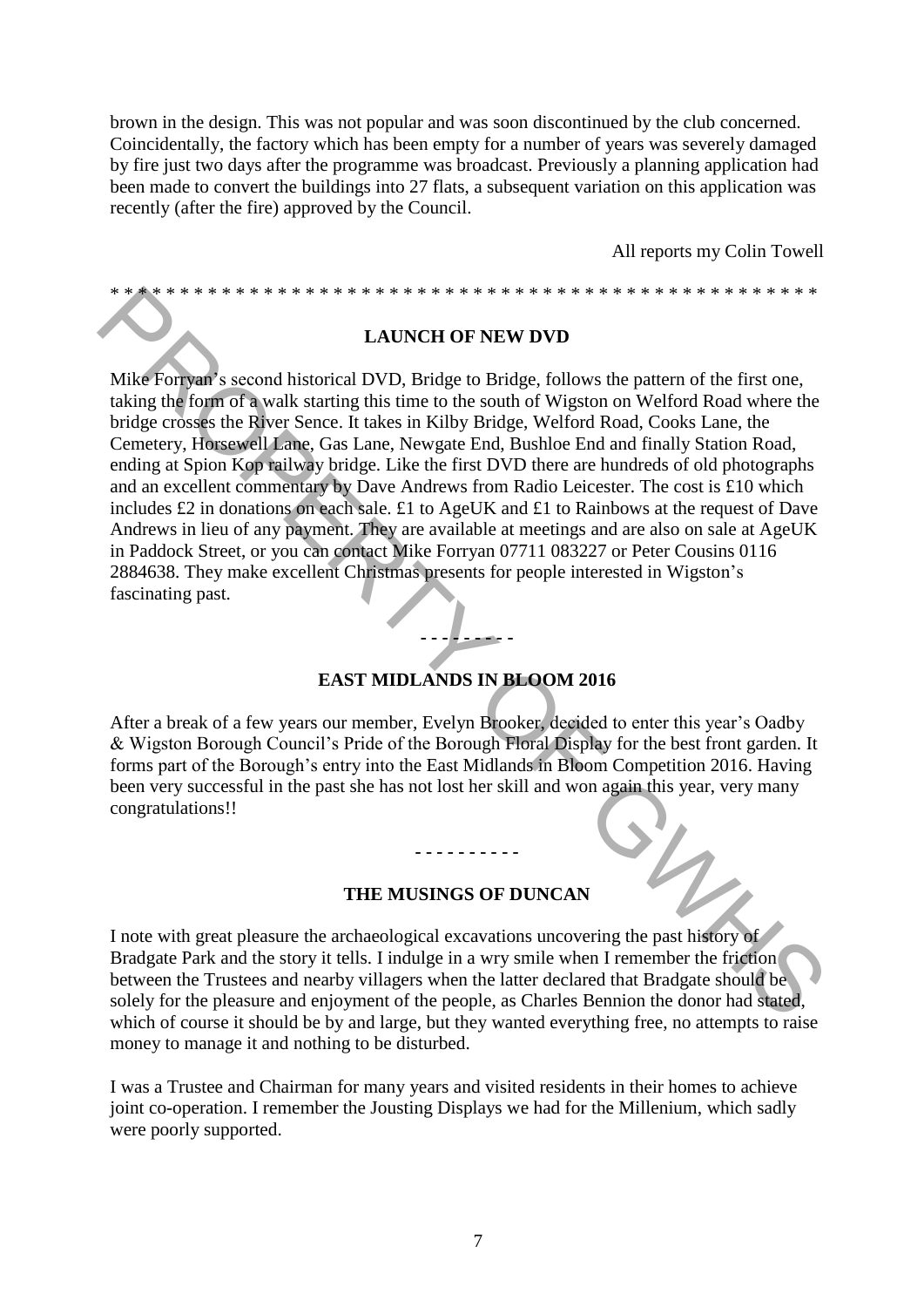We adjusted car parking charges and very nearly made the Trust self supporting from the City and County councils when they had to reduce their funding as a result of the financial situation. Very shrewdly we built up the Deer Barn complex to create a visitor centre giving the Leicester Rotary Club the space to display an exhibition on the history of the park. We tried to raise an endowment fund but were unable to attract a worthwhile amount. The late Michael Harrison land agent for so many years, laid the foundations of today's progress.

What have these musings to do with Greater Wigston Historical Society? Well we all love Bradgate Park and Michael Harrison was a Wigston lad.

\* \* \* \* \* \* \* \* \* \* \* \* \* \* \* \* \* \* \* \* \* \* \* \* \* \* \* \* \* \* \* \* \* \* \* \* \* \* \* \* \* \* \* \* \* \* \* \* \* \* \*

# **CAPTAIN CHARLES HOLLAND BADDELEY (1790-1863)**

Charles Holland Baddeley was baptised on 23rd May 1790, at St. Nicholas Church, Newport, Shropshire. He was the  $6<sup>th</sup>$  child in a family of seven, four boys and three girls, who were born to Thomas Baddeley, the local surgeon, and his wife Martha nee Holland. Newport was and still is a pleasant and busy market town with a wide main street, this was necessary to avoid congestion as it was a turnpike road on the route to Chester and beyond.

Charles received a classical and mathematical education at the local free school, before deciding at the age of 21 to follow one of his older brothers, William Holmes Baddeley, and join the East India Company. The two young men may well have been influenced in their choice of career by the famous 'Clive of India' who had been a native of Shropshire. Robert Clive (1725-1774) was born and educated in Market Drayton, only ten miles from Newport. He had a glittering military and administrative career and returned with a huge fortune to live at Clive House, Shrewsbury and represent that town in parliament.

The English East India Company is the best known of several Chartered Companies which were set up in the  $17<sup>th</sup>$  and  $18<sup>th</sup>$  centuries to develop trade with distance countries. Merchants would band together and supply their own ships and capital, the Government would then grant them a charter entitling them to certain privileges and facilities to protect them from rival countries. Payment for goods was either by exchange with English exports or Pieces of Eight which were a common currency at this time. Although intended to be purely a trading concern the Company evolved into something much more. When the English arrived in India they needed a safe anchorage for their ships and a permanent base on land to live and store goods in transit. India at the time was an unsettled place with different regions each governed by their own Raj. There were often conflicts between neighbouring states and the English made agreements with these leaders to create settlements and to maintain a military presence to protect their interests. Such bases were established at Madras, Bombay and Bengal, which together with their surrounding territories became known as Presidencies. **Bradeate Park and Michael Harrison was a Wigston lad.**<br> **Example 10. CAPTAIN CHARLES HOLLAND BADDELEY (1790-1863)**<br>
Charles Holdni Haddeley, ubs hoptised on  $23^{\text{th}}$  May 1790, at SK: Nicholas Church, Newport, Shropsh

In 1811 Charles applied to join the military arm of the Company, with a particular request to be posted to the Madras Infantry, if possible, to be nearer to his brother. His application was accepted on  $31<sup>st</sup>$  March 1812 and he is believed to have set sail on  $5<sup>th</sup>$  April 1812 on the 'Harriett' bound for India. In those days before steam it normally took about four months for an East Indiaman (company ship) to make a one way voyage. This could be increased to as much as eight months in unfavourable weather. On  $11<sup>th</sup>$  June while still at sea he was commissioned an Ensign. On 7<sup>th</sup> August the 'Harriett' docked at Madras and a week later he was 'Admitted to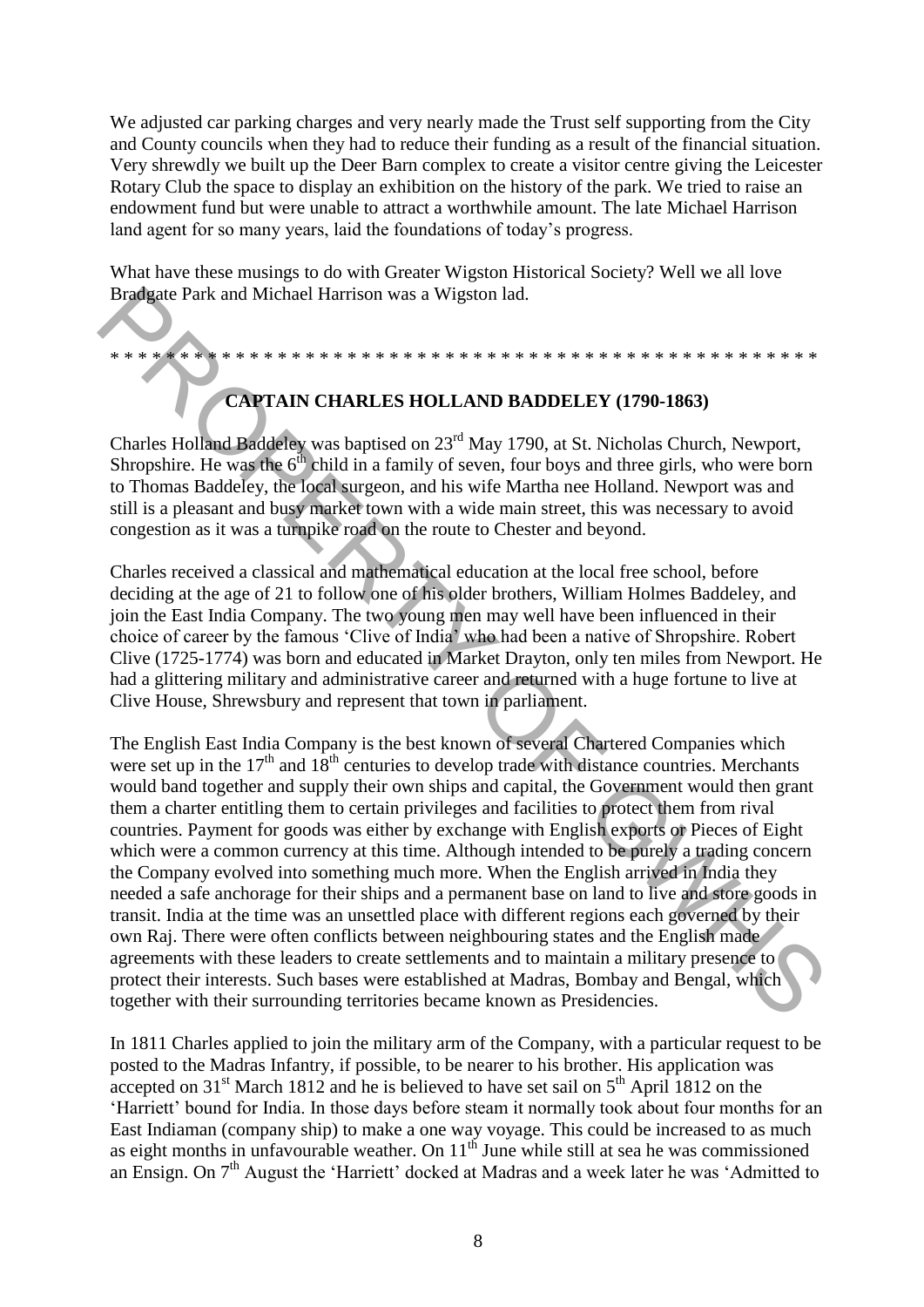the Establishment' and on the following day posted to the  $1<sup>st</sup>$  Battalion,  $6<sup>th</sup>$  Native Infantry in Madras.

After his initial posting to the  $6<sup>th</sup>$  Native Infantry he was transferred in fairly quick succession over the next fifteen months to the  $13<sup>th</sup>$ ,  $24<sup>th</sup>$  and then the  $16<sup>th</sup>$  Native Infantry. Whilst still attached to the  $16<sup>th</sup>$  he took part on  $21<sup>st</sup>$  December 1817, in the battle of Maheidpoor, a town and district in Indore State, Central India. This battle formed part of the last war against the Marathas. He shared in the prize for the capture of this town with the rank of Lieutenant although the date of the commission was not until the following year, suggesting he may have been hastily promoted perhaps as a result of his part in this offensive. He became entitled to some of The 'Deccan Prize Money' (the proceeds of the booty captured) which was to be paid in four instalments.

Charles' brother William Holmes Baddeley had also attained promotion to Lieutenant when he tragically died whilst serving in the  $2<sup>nd</sup>$  Battalion, the  $21<sup>st</sup>$  Native Infantry. He was buried with a service conducted by Brigade Major Godley at Secunderabad, the military cantonment for Hyderabad, on  $15<sup>th</sup>$  May 1818. It is unlikely Charles was able to attend the funeral. The cause of death is not recorded in reports of casualties in the East India Register nor on the burial certificate. As death in action was usually noted it is most likely he succumbed to a tropical disease an ever present hazard before the days of vaccination and modern drugs.

After six years of active service Charles' next posting was an administrative one when, showing he had learned the native language, he was appointed on  $31<sup>st</sup>$  May 1819 Interpreter and Quartermaster to the 25<sup>th</sup> Native Infantry. He apparently became unwell or had suffered an injury because on  $10<sup>th</sup>$  October 1821 he was granted sick leave and went to the Malabar Coast for three months. This area on the south west side of the country had a cool refreshing climate much more suited to Europeans than the very hot interior. He then continued with his duties and on  $4<sup>th</sup>$  June 1824 was appointed Quartermaster, Interpreter and Paymaster to the  $49<sup>th</sup>$  Native Infantry.

Later the same year on  $8<sup>th</sup>$  December Charles became a father when Edward Adams Baddeley was born at Belgaum to a native lady named Laul Bhee. The little boy was officially illegitimate but clearly acknowledged from the beginning by his registration as a British Subject and the choice of his names. His second name of Adams was a Baddeley family one which had also been given to Charles' sister Elizabeth. The most likely circumstances of this rather surprising birth are described thus: "It was quite common at that time for Europeans of all classes to take a native 'wife', recognised by a local ceremony but not by the Church or the Company, to acknowledge their children and have them baptised, and for the better off to have them educated in the U.K. ….there were few European women in India in the late  $18<sup>th</sup>$  and early  $19^{th}$  centuries...." adigoigh the date of the commission was not until the following year, suggesting he may have been hastily promoted perhaps as a result of his part in this offersive. He became entitled to some of The 'Deceam Prize Money'

In January 1826 Charles was again unwell and given sick leave to Belgaum for a month. In May of that year he transferred to the Bombay European Regiment where he worked as an interpreter until October when he was appointed Adjutant to the  $52<sup>nd</sup>$  Native Infantry. On 11<sup>th</sup> June 1827 he was commissioned a Captain and five months later his little boy, by then aged three years old, was given a Christian Baptism in Bangalore. In July 1828 he was granted two and a half months leave to Poona.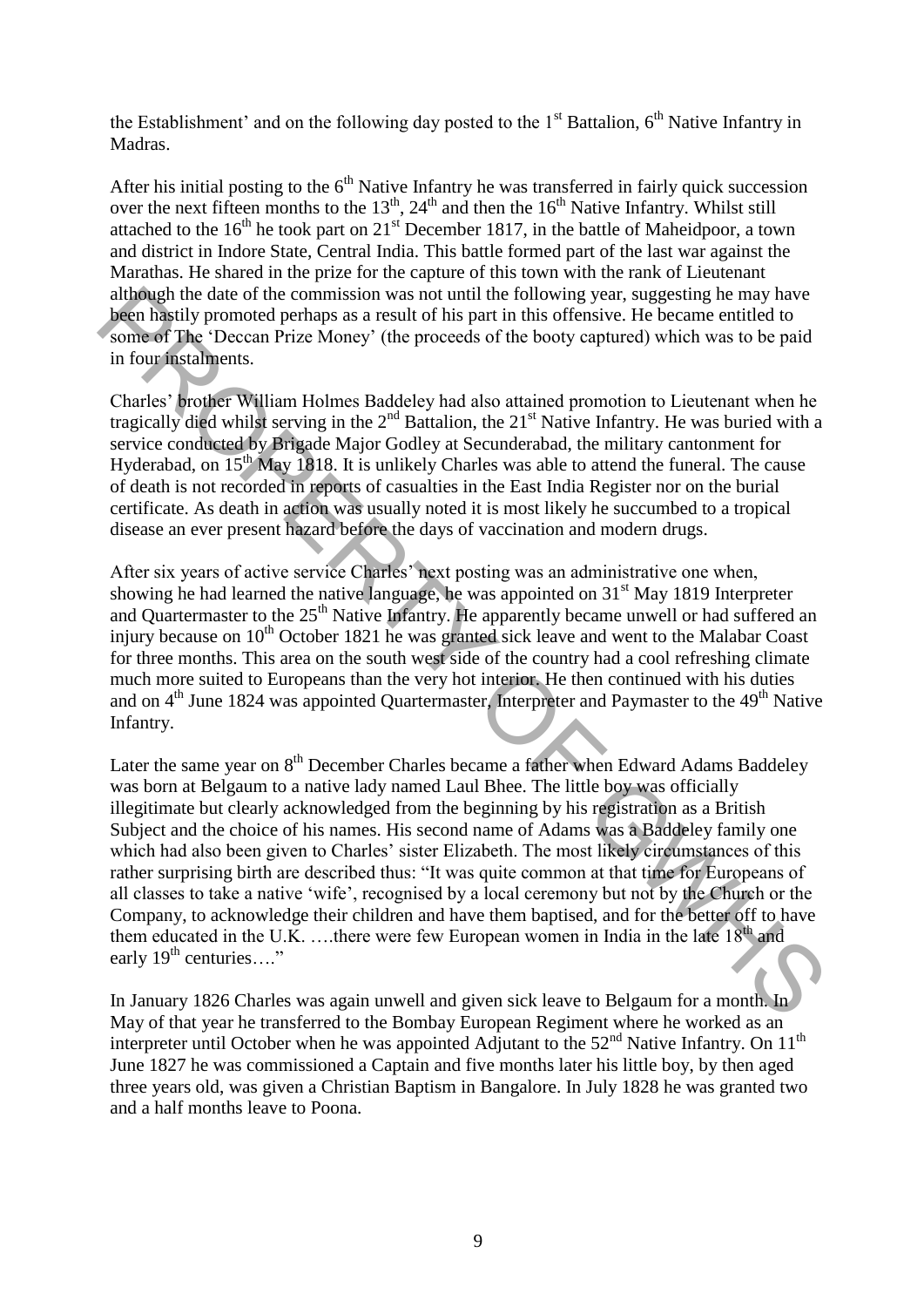The following year on  $7<sup>th</sup>$  May 1829, he received the first instalment of his prize money, 116.8.6. Bombay Rupees (about £19. 9. 0<sup>3</sup>/<sub>4</sub>). Then apparently still troubled by illness he was granted a furlough (extended leave) on a Sick Certificate Order dated  $28<sup>th</sup>$  July 1829, and on 3<sup>rd</sup> November after an absence of seventeen and a half years he sailed for home. During his time in India he had travelled the length and breadth of the country. The 'Bombay Gazette' for Wednesday 4<sup>th</sup> November records:- "The 'Child Harold', Captain W.W. West, in Command, took her departure yesterday for the Isle of France [Mauritius] and London. The following is a correct list of her passengers……Captain Baddely and Master Baddely [sic]. It is not possible to determine what happened to Laul Bhee. As she was not a legal wife she had no status and does not feature again in the company records. She may have died by this time or remained behind, as his departure was not intended to be permanent, or she could have been one of the four servants who travelled with him according to a report of the same departure in the 'Bombay Courier'. They would have celebrated Christmas, New Year and Edward's fifth birthday en route.

Voyages between India and England, laden with valuable cargo, had to be armed against attack from pirates or even rival countries. The rich assortment of cargo could include rolls of cotton, satin, silk, colourful chintz and damask fabrics plus spices, pepper, rice, sugar cane, tobacco, indigo, saltpetre (for use in gunpowder) and opium which was taken to China in exchange for tea (it being illegal to cultivate opium in China at the time). By 1829 the volume of trade was in decline but Officers travelling home were permitted about two tons of luggage, so it is likely that Charles brought back some of these items for his family to enjoy.

Once the Captain had disembarked at the East India Docks in London, and reported to the company's head quarters at East India House he would be free to visit family and friends. He would go to Newport where his brother Thomas Bernard Baddeley had taken over from their father as surgeon in the town. He would also go to Peatling Parva Hall, Leicestershire, the home of his late sister Catherine Martha Clarke nee Baddeley. Catherine had very tragically died in 1818, leaving her husband John Clarke with five young children. John had since remarried but there would surely have been a visit into Peatling Church, to show Charles the incised floor slab under which she was buried, and handsome memorial tablet on the north wall, near the altar. He would also renew his acquaintance with John Clarke's two sisters, Elizabeth who had married William Worthington many years previously and lived in Peckleton, and Ann who was unmarried and lived alone, since the death of her mother, at the family home in Long Street, Wigston. to determine what happened to Latal Bluee. As she was not a legal wire she had no status and<br>described and satisfy department and the company records. She may have died by this time or remained<br>bounded again department wa

It was this Ann Clarke that the Captain married on 15<sup>th</sup> May 1831 at All Saints' Church, Wigston, slightly more than a year after his return from India. At that time he would have been aged 41, and Ann somewhat older at c.46. It was a marriage with great benefits for both of them, Charles having no proper home, no great income or wealth, though very well connected, not in the best of health and with a small child to bring up. And Ann, a mature single lady, very wealthy, but probably lonely living alone with only servants for company. The couple enlarged and re-furbished Ann's home to make the mansion known as Wigston Hall, which stood on the site of the present Elizabeth Court flats. Some accounts maintain the hall was actually built by Captain Baddeley in 1832, but a clever conversion seems more likely, because in more recent times when the house was divided, one part was known as The Old Hall and the other part Wigston Hall. Also a guest at the house in c.1912 was told at that time that it was "three hundred years old".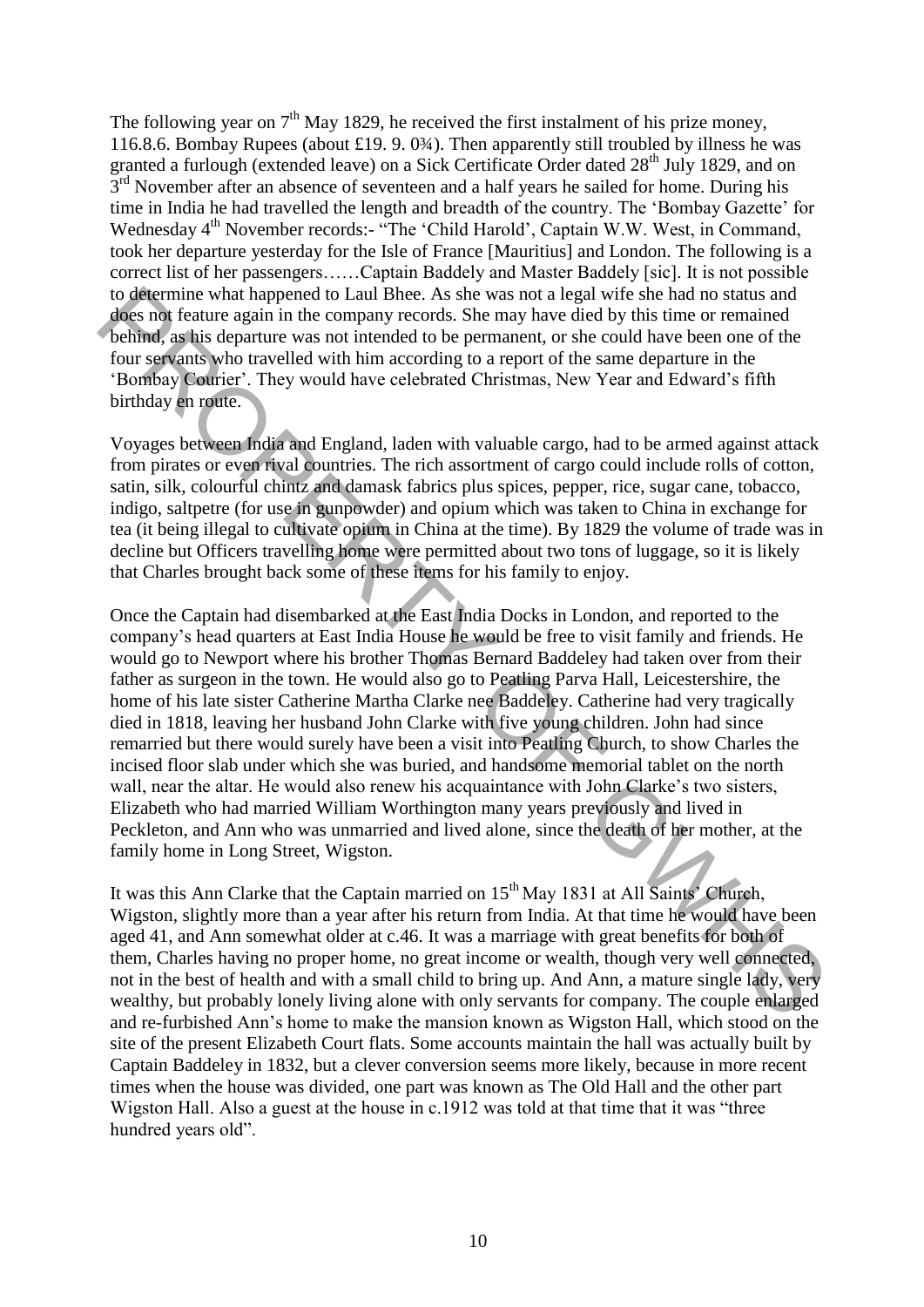The Captain was nicely settled in Wigston, the family having a footman, housemaid and cook living in. It was hardly surprising he did not want to return to India. His furlough was extended for 12 months, and then by another 12 months. He was then requested to send a medical certificate and granted yet another 12 months, this time cautioned as to the consequences of failing to arrive in India by April 1834. Still he did not return, so he was permitted to retire on the half pay of a Lieutenant being 4/- shillings per day, and informed that "his request for some addition to his retiring pay cannot be complied with".

1843 must have been a worrying year when Ann Baddeley's brother John Clarke was declared bankrupt. He must have been the legal owner of Wigston Hall because this was advertised for sale along with much other property John owned. Fortunately the Baddeleys managed to save the situation, it is believed by using Ann's own money to buy it back from the liquidators.

The Captain played a full part in Wigston life, in 1844 he served as a churchwarden of the parish together with Thomas Withers. He was on the Parish Council for 15 years and was its leader for part of that time. He founded Baddeley's Charity which consisted of a gift of £60 which was invested in 23/4 consuls. He received the remainder of his prize money from the East India Company in three instalments, in 1830, 1834 and the final one not until 1847. His son Edward was educated at Oakham School, and then Jesus College, Cambridge from where he matriculated in 1846. He then decided to study law and was admitted to Lincoln's Inn in 1848.

It must have been a great blow to the Captain when his wife Ann Baddeley died in 1851, aged 66. After the funeral at All Saints' Church on 29th May she was buried in a family vault, probably under the floor of the chancel. The Captain commissioned a new East Window in her memory which local directories state cost £200. It consists of five panels each of which depict a different scene from the bible, and the whole design is liberally decorated with the letter 'B'. On a dark night when the interior of the church is illuminated it is a truly wonderful sight when viewed from Newgate End.

Three years later the Captain suffered a second bereavement when his son Edward died on  $12<sup>th</sup>$ February 1854, aged 29. He was also buried at All Saints' in the family vault. Soon after this the Captain became a broken man, devastated by the loss of his family, getting on in age, and suffering more severely from the affliction which had troubled him from his days in India. After recording his death in 1863 that would have been the end of this story but for the chance discovery of what happened afterwards described in great detail in the press. A real storm erupted which was covered in newspapers as far away as Scotland, Wales and the length and breadth of England too. 1843<br>
and have been a worrying year when Ann Baddeley's brother bohn Clarke was declared<br>
bunken Bunk was declared by summarized by the must have been the regard owner of Wigston Hall because this was advertised for<br>
sub-

It started thus: When Edward was at Oakham School he had a particular friend named James Sandby Padley. The bond between them was strengthened when the young men unknowingly found themselves both at Cambridge University, though in different colleges. Afterwards they kept in touch but went their separate ways, Edward going on to study law and James training for the ministry. They lived together for a while, and when both of them became ill spent time together at a health spa. James gradually recovered but Edward did not, and eventually had to return home to Wigston Hall. In early1854 he realised he was dying and also that his father was getting very weak so he sent for his friend who was by then working as a perpetual curate in Lancashire and begged him to move to Wigston to live with his father "and look after him as a son would". James was now married and his wife Margaret was expecting a child, but they agreed to do this and moved into the hall. James did not have any official role within the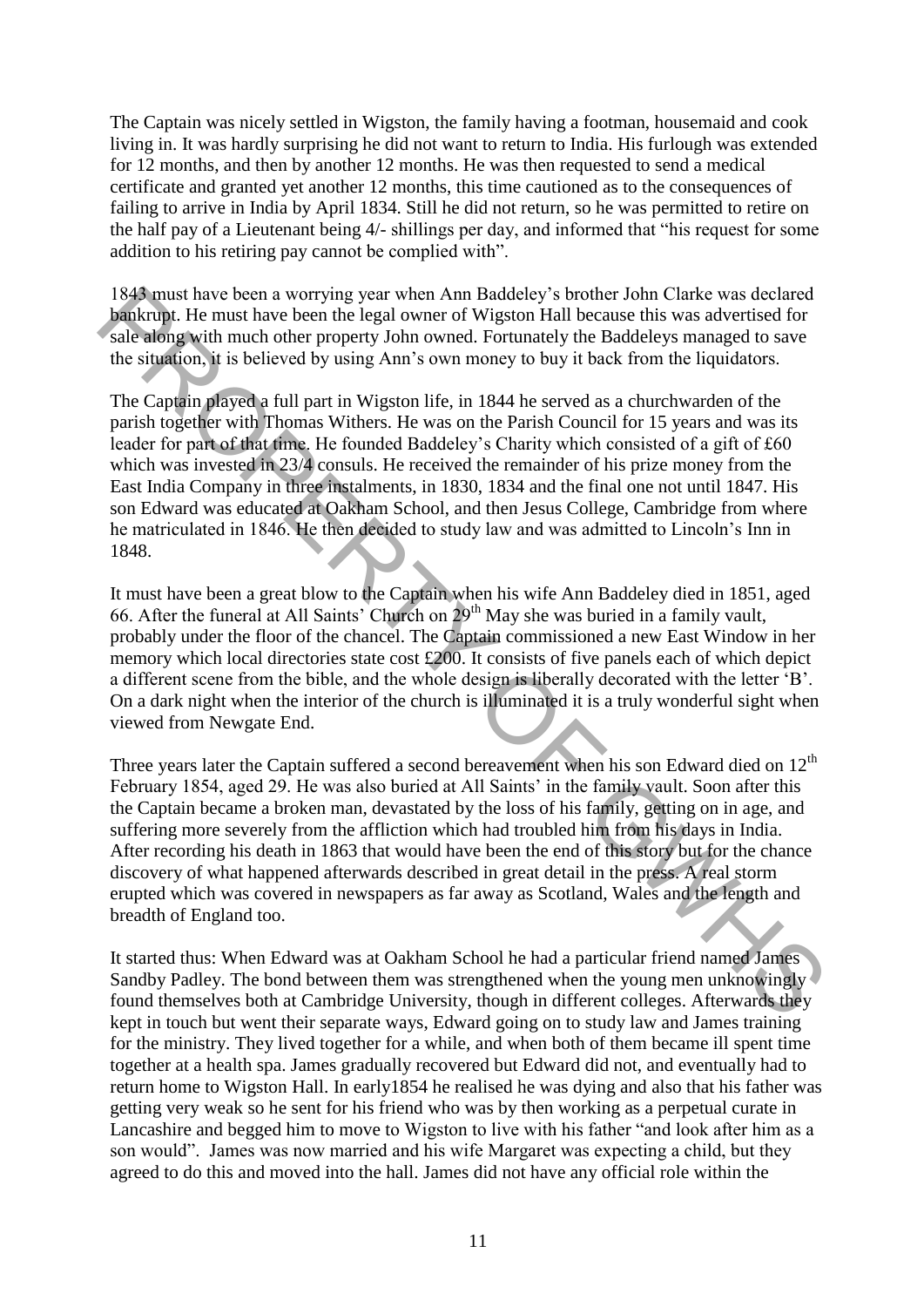Wigston churches but did assist when needed. His name appears in the burial register on occasions as the officiating minister. The couple's daughter Elizabeth was born at the hall and also their son Charles Stone about three years later. Soon after this in about 1859 James was invited to become curate at Holcombe Burnell in Devon, and Captain Baddeley made it clear he wanted to go with them, declaring he would "go anywhere that they went". The hall was let, the rent from it being useful in paying for his maintenance, provisions, wine, spirits and the attendance of a man servant, plus medical attention when needed. While in Devon he contacted an Exeter solicitor and wrote a simple will leaving everything to James who was also the sole executor. In 1861 he suffered a stroke which affected his mobility.

In April 1862 James was offered a post at Rampside near Ulverston, Lancashire. This was in the area where he started his career and where he met his wife so they were likely to be very pleased to return. The Captain now a really sick man came with them. The local doctors described his illness as gout of the stomach which produced painful episodes for which spirit, a few drops of chloridine and opium tablets were prescribed. They were in the habit of leaving a supply of the medicines at the house so the Captain could be relieved quickly instead of having to wait while they were summoned and made the six mile journey to him. The household including the man-servant were given instructions as to the dose to be given.

The Captain died on 30<sup>th</sup> March 1863, aged 72 and James arranged for his body to be returned to Wigston and was present at the funeral and his burial in the family vault. There were a number of Baddeley relatives present who shook his hand and all appeared to be friendly, but this was not to continue. Six of the Captain's nephews, three of whom were surgeons, knowing of their uncle's lifestyle and that his close family had died, imagined they would be in line for a useful inheritance. So when they learned the Captain had left everything to James and named him as sole executor they were not happy. If they had made enquiries they would have known that it was the Captain's wife who was the wealthy one and she had left him a life interest, but after his death it had to be distributed according to her will. The Captain himself was of more modest means and had left this to James as a gesture of gratitude for the care he had received.

The nephews thinking they had been cheated accused James of poisoning the Captain and requested the Leicester coroner to exhume the body, so an inquest could be held, leading to a post-mortem, "to ascertain the true cause of death". The coroner sent a police superintendent to Rampside to interview James, his household, doctors and other locals, and reported back that "there was not the slightest reason for exhuming the body". Not satisfied, the six then applied to the Secretary of State requesting him to order the exhumation. One of the nephews then started writing letters to various newspapers putting their case, which was promptly picked up by other publications. James eventually brought an action for libel and the nephews began to realise their mistake and apologised in the court. James rejected any compensation only claiming his costs. Some reporters were also severely criticized for not going to Lancashire to find out the facts before printing such stories. expected. In 1861 he suffered a stroke which affected his mobility.<br>In Appli 1862 James was offered a stroke which affected his mobility. This was in<br>the artist 1862 James was offered a post at Rampsie ener Ulversion. Lanc

Baddeley Drive off Aylestone Lane and his name upon the beautiful east window in All Saints' Church are probably the only reminders left of the colourful Captain who once lived in Wigston.

Incidentally one of the Captain's nephews, also named Charles Baddeley, arrived in Wigston sometime between 1851 and 1860. He was a widower and lived at The Chestnuts, Spa Lane, with a housekeeper, and farmed 200 acres employing 5 men and 2 boys. He died, age 62 and